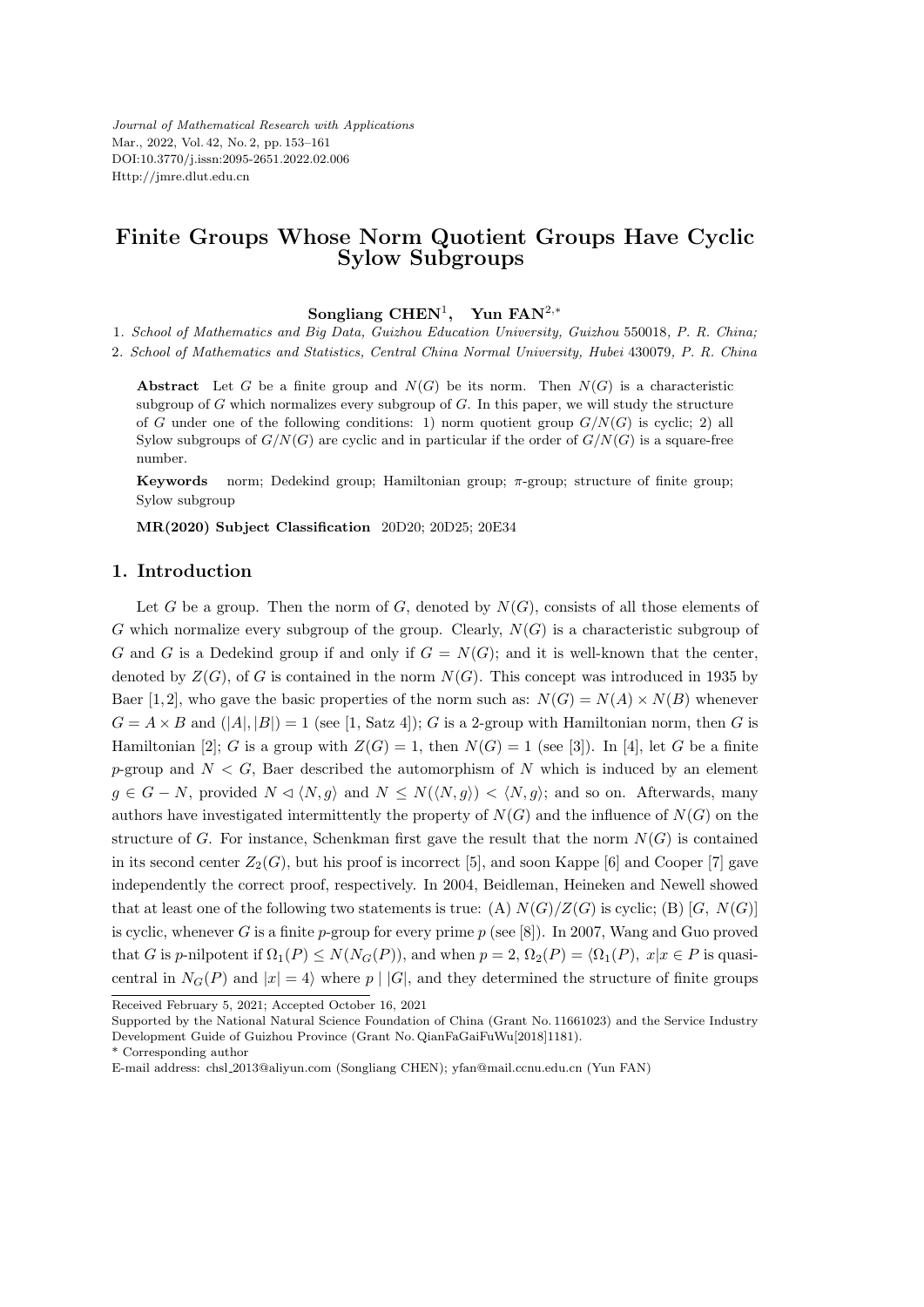whose norm quotient  $G/N(G)$  is a cyclic group of prime order p (see [9]). In 2009, Wang and Guo determined the structure of a finite group with norm quotient group of order *pq*, where *p*, *q* are two distinct primes [10, 11]. In 2016, Wang determined the structure of finite groups with a cyclic norm quotient [12]. In this paper, we will determine again the structure of the finite groups with a cyclic norm quotient (Theorem 2.4 and Corollary 2.6) by a new proof which is different from the Wang's proof in [12]. Additionally, we will determine the structure of finite groups whose norm quotient  $G/N(G)$  is a finite group with cyclic Sylow subgroups (Theorem 3.1) and in particular of square-free-order (Remark 3.3).

Throughout this paper, all terminology and notations employed agree with standard usage, as in Robinson [13]. For example, we let p be a prime, P a finite p-group and  $A_p$  an arbitrary abelian *p*-group. Recall that  $N(P)$ ,  $Z(P)$  is the norm and center of P, respectively; and  $Z$ denotes the set of all integers, N denotes the set of all positive integers and *|g|* denotes the order of element *g* in an arbitrary group; for a positive integer *n* and a prime *p*,  $n_p$  is the *p*-part of *n*,  $\pi(G)$  is the set of prime factors of *|G|*, etc.

### **2. Cyclic norm quotient group**

In order to study the structure of finite groups *G* with cyclic norm quotient, we consider the case that *G* are *p*-groups first.

**Lemma 2.1** *Let P be a finite p*-group and suppose that  $P/N(P)$  is nontrivial. Then  $N(P)$  is *abelian.*

**Proof** See [2] or [7], and [13, Theorem 5.3.7].  $\Box$ 

**Lemma 2.2** Let  $\pi$  be a nonempty set of primes. Then for an arbitrary group *G*,  $G/N(G)$ *is a*  $\pi$ -group *if and only if either G is a*  $\pi$ -group or  $G = H \times D$  where *H is a*  $\pi$ -group with  $G/N(G) \cong H/N(H)$  *and D is a Dedekind*  $\pi'$ -group.

**Proof** It suffices to show that *G* is not a *π*-group. If  $G/N(G)$  is a *π*-group, then Hall  $\pi'$ subgroup *D* of  $N(G)$  is a Dedekind  $\pi'$ -group. Clearly, *D* char  $N(G) \leq G$ , hence there exists a complement *H* of *D* in *G* such that  $G = HD$  by Schur-Zassenhaus Theorem. Clearly,  $H \trianglelefteq G$ since  $D \leq N(G)$ . Then  $G = H \times D$ , and thus  $N(G) = N(H) \times D$  by [1, Satz 4]. It follows that  $G/N(G) \cong H/N(H)$ . The converse is trivial. □

By Lemma 2.2, in order to determine the structure of a finite group *G* whose norm quotient group *G/N*(*G*) is a finite *π*-group, we need only to consider the group *G* with *π*(*G*) = *π*(*G/N*(*G*)).

**Lemma 2.3** *Suppose that element g and subgroup N of the finite p-group G satisfy:*

*(a) N* is a normal subgroup of  $\langle N, g \rangle$ ;

 $(b)$   $N \leq N(\langle N, g \rangle) < \langle N, g \rangle$ .

*Then*

- (i)  $n(x) \leq m(g) = n(g) a(g)$  for every *x* in *N* and  $1 < m(g)$  in case  $p = 2$ ;
- $(iii)$   $N(\langle N, g \rangle) = \langle N, g^{p^{a(g)}} \rangle,$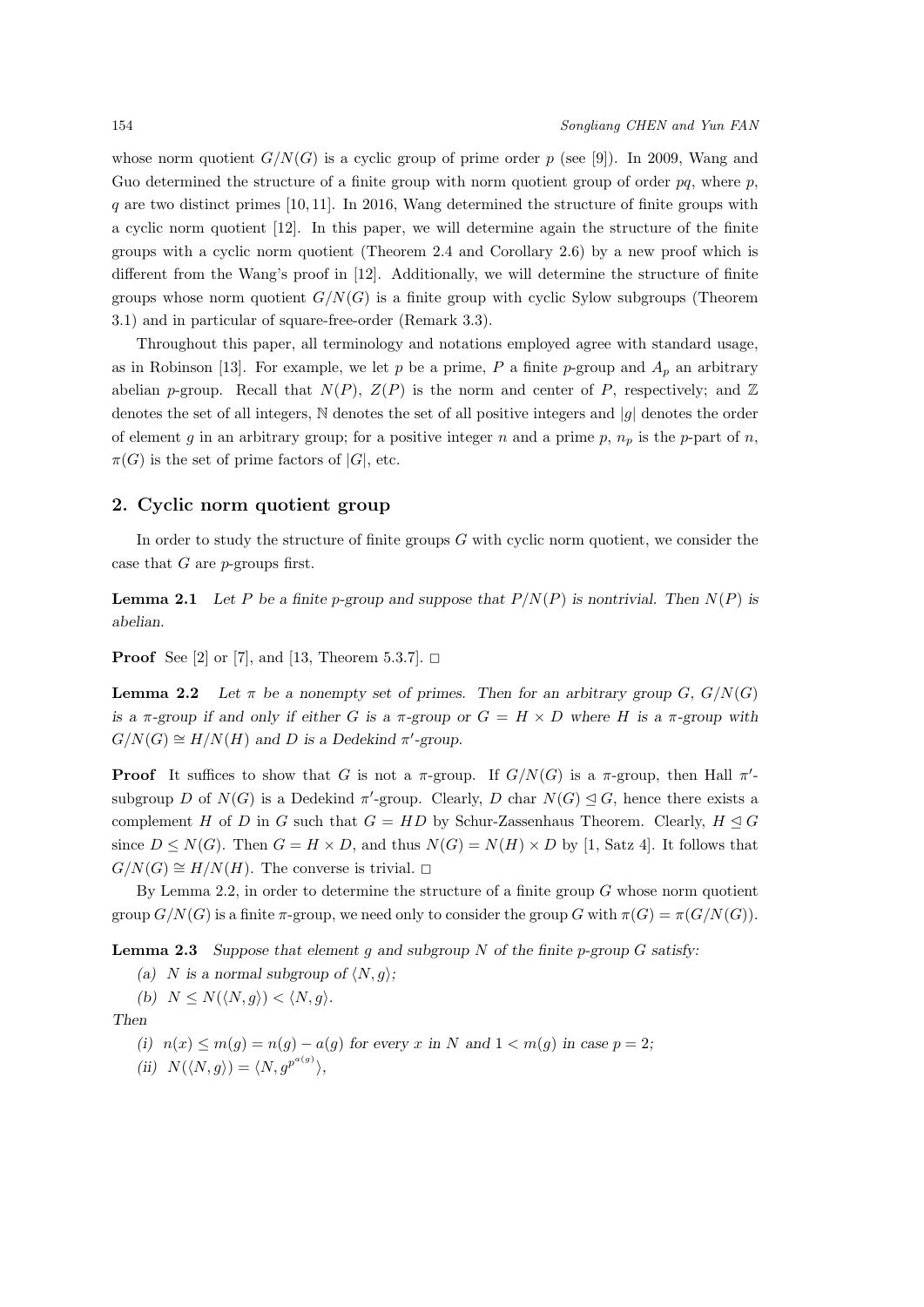where  $n(x) = \log_p |x|$ ,  $n(g) = \log_p |g|$  and  $p^{a(g)}$  is the order of the automorphism of N induced *by g.*

#### **Proof** See Satz 7,  $\S5$  of [1] or (1.1) and (1.2) of [4].  $\Box$

**Theorem 2.4** *Let P be a finite p*-group and  $P/N(P)$  *be a cyclic group of order*  $p^a$ ,  $a \in \mathbb{N}$ *. Then*  $P = N(P)(x)$ *, and P can be written as a semidirect product of a cyclic group*  $\langle x \rangle$  *of order*  $p^m$  by an abelian p-group T, where  $T = \langle A_p, g \rangle$ ,  $[x, g] = x^{p^{m-a}}$ ,  $\exp T \leq p^{m-a}$ ,  $A_p \leq Z(P)$ ,  $x^{p^a} \in Z(P)$ ,  $p^a \le |g| \le p^{m-a}$ ,  $m \ge 2a$  if  $p > 2$  or  $a > 1$  and  $m \ge 2a + 1$  if  $p = 2$  and  $a = 1$ .

**Proof** We may assume that  $P = \langle x, N(P) \rangle$ , then  $P = N(P) \langle x \rangle$  since  $N(P) \leq P$  and so  $\langle x \rangle \leq P$ . Clearly,  $x^{p^a} \in N(P)$ . Since  $N(P)$  is abelian by Lemma 2.1, we have that  $x^{p^a} \in Z(P)$ . Let  $|x| = p<sup>m</sup>$  and suppose that *x* has the largest order among the elements of *P* − *N*(*P*). We observe that  $x \notin Z(P)$  and  $\langle x \rangle \cap Z(P) \neq 1$  by nilpotence of *P*. So  $m > a$ .

We have that  $Z(P) < N(P)$  because  $P/N(P)$  is cyclic and P is non-abelian. Now, for every element  $g \in N(P) - Z(P)$ , there exists a positive integer *t* to be coprime with *p* such that  $g^{-1}xg = x^t$ , then we have  $x^{p^a} = (g^{-1}xg)^{p^a} = x^{tp^a}$  as  $x^{p^a} \in Z(P)$ , hence  $tp^a \equiv p^a \pmod{p^m}$ , i.e.,  $t \equiv 1 \pmod{p^{m-a}}$ . It follows that there exists an integer  $r \in \mathbb{Z}$  such that  $t = 1 + rp^{m-a}$ , then  $g^{-p^a} x g^{p^a} = x^{t^{p^a}} = x^{(1+rp^{m-a})^{p^a}} = x$ , so  $g^{p^a} \in Z(P)$ , i.e.,  $\exp\{N(P)/Z(P)\} \leq p^a$ . Clearly, the number of the automorphisms of  $\langle x \rangle$  whose form is

$$
x \longmapsto x^{1+rp^{m-a}}
$$

is exactly  $p^a$  (where  $r = 0, 1, 2, \ldots, p^a - 1$ ), and it is easy to see that  $N(P)/Z(P)$  faithfully acts on  $\langle x \rangle$  by conjugate action, therefore,  $|N(P)/Z(P)| \leq p^a$ . If, for every  $g \in N(P) - Z(P)$  we have that  $p|r$ , then  $g^{-1}x^{p^{a-1}}g = (g^{-1}xg)^{p^{a-1}} = x^{(p^{a-1}+rp^{m-1})} = x^{p^{a-1}}$ . Hence,  $x^{p^{a-1}} \in Z(P)$  $N(P)$ , in contradiction to  $|P/(N(P)| = p^a$ . Thus there is element  $g \in N(P) - Z(P)$  such that  $g^{-1}xg = x^{1+rp^{m-a}}$  and  $(p,r) = 1$ . Clearly, we have  $[x,g] = x^{rp^{m-a}} \in Z(P)$  by  $N(P) \le Z_2(P)$ , so  $x^{p^{m-a}} \in Z(P)$ . Since  $x^{p^{a-1}} \notin Z(P)$  while  $1 \neq x^{p^a} \in Z(P)$ , we have that  $m-a \geq a$ , i.e.,  $m \geq 2a$ . Now, we can prove that  $N(P)/Z(P)$  is a cyclic group of order  $p^a$  generated by  $gZ(P)$ . If  $a=1$ , this is clear. Suppose that  $a > 1$ , noting that  $m \ge 2a > 2$ , we have that  $g^{-p^{a-1}} x g^{p^{a-1}} = x^{1+rp^{m-1}}$ for every prime *p*, so the order of automorphism of  $\langle x \rangle$  induced by *g* is  $p^a$ , and it follows that  $|g| \geq p^a$ , as required.

Now, we have  $N(P) = \langle g, Z(P) \rangle$  and  $g^{-1}xg = x^{1+rp^{m-a}}$ ,  $(p, r) = 1$ . Now, there exists  $r' \in \mathbb{Z}$ such that  $rr' \equiv 1 \pmod{p^a}$ , thus we can assume that  $g^{-1}xg = x^{1+p^{m-a}}$  by replacing g by  $g^{r'}$ . It is clear that *x* induces an automorphism of order of  $p^a$  in  $N(P)$  by Lemma 2.3, we have that  $\exp N(P) \leq p^{m-a}$ , where  $m \geq 2a$  if  $p > 2$  or  $a > 1$  and  $m \geq 2a + 1$  if  $p = 2$  and  $a = 1$ .

It is easy to see that  $x^{p^a}$  is an element of maximal order in  $Z(P)$ , then there exists a subgroup  $A_p$  of  $Z(P)$  by [13, Theorem 4.2.7] such that  $Z(P) = \langle x^{p^a} \rangle \times A_p$ ,  $\exp A_p \leq p^{m-a}$ . We can assume that  $g^{p^a} = x^{kp^{2a}}b$  as  $g^{p^a} \in Z(P)$  and  $|g| \leq p^{m-a}$ , where  $b \in A_p$ ,  $|b| \leq p^{m-2a}$ ,  $k \in \mathbb{Z}$ . Let  $g_1 = gx^{-kp^a}$ . Then  $g_1 \in N(P)$ ,  $g_1^{-1}xg_1 = g^{-1}xg = x^{1+p^{m-a}}$ ,  $|g_1| = |g| \le p^{m-a}$ ,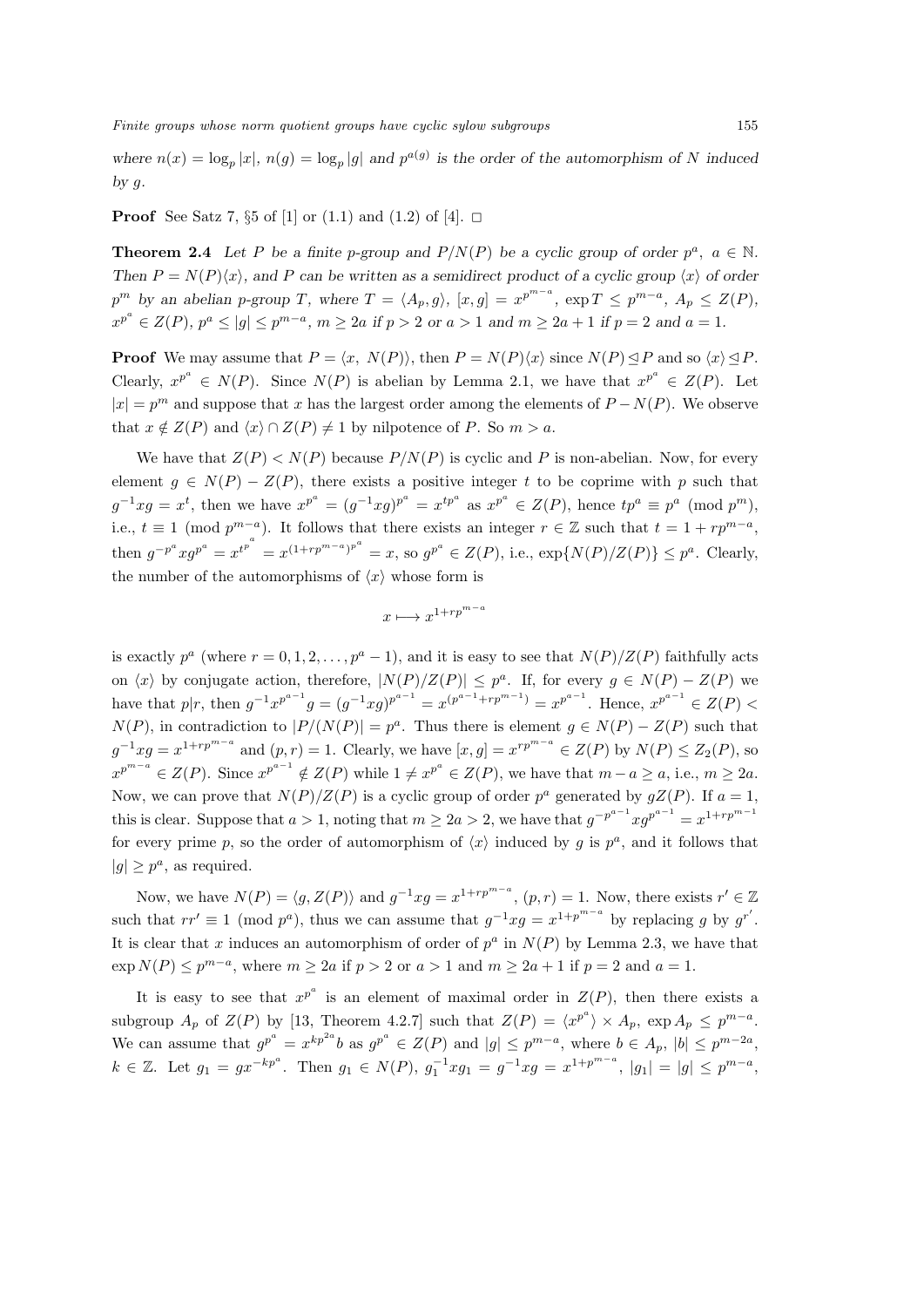$g_1^{p^a} = b \in A_p$ . Moreover, we have

$$
P = (\langle x \rangle \times A_p) \langle g \rangle = \langle x \rangle (A_p \langle g_1 \rangle),
$$
  

$$
|P| = p^{2a} |\langle x^{p^a} \rangle| \cdot |A_p| = p^{m+a} |A_p|, \ |A_p \langle g_1 \rangle| = p^a |A_p|,
$$

hence  $\langle x \rangle \cap A_p \langle g_1 \rangle = 1$ , and thus  $P = \langle x \rangle \rtimes A_p \langle g_1 \rangle$ . Set  $T = A_p \langle g_1 \rangle$ , clearly, T is an abelian group. Finally, by replacing *g* by  $g_1$ , we have  $P = \langle x \rangle \rtimes T$ , as required.  $\Box$ 

**Example 2.5** In the Theorem 2.4, the signs of equality in the inequalities among the conditions can be attained. If  $p > 2$ ,  $a = 1$  and  $m = 2$ , we have example:  $P = \langle x, g | x^{p^2} = 1 = g^p, x^g =$  $\langle x^{1+p} \rangle$ ; If  $p = 2$  and  $a = 2 > 1$ ,  $m = 4$ , we have an example:  $P = \langle x, g | x^{16} = 1 = g^4, x^g = x^5 \rangle$ ; If  $p = 2, a = 1 \text{ and } m = 3$ , we have example:  $P = \langle x, g | x^8 = 1 = g^2, x^g = x^5 \rangle$ .

**Corollary 2.6** Let  $\pi = \{p_1, p_2, \ldots, p_k\}$ , where  $p_i, 1 \leq i \leq k, k \in \mathbb{N}$ , are distinct primes, G be a *finite group such that*  $G/N(G)$  *is a cyclic*  $\pi$ -group of order  $p_1^{\alpha_1}p_2^{\alpha_2} \cdots p_k^{\alpha_k}$ . Then,

$$
G = P_1 \times P_2 \times \cdots \times P_k \times H
$$

where  $P_i$  is the Sylow  $p_i$ -subgroup of G with cyclic norm quotient group of order  $p_i^{\alpha_i}$ ,  $1 \le i \le k$ , and *H* is a Dedekind  $\pi$ <sup>'</sup>-group.

**Proof** In the first place *G* is a finite nilpotent group by  $N(G) \leq Z_2(G)$  (see [5–7]) and commutativity of  $G/N(G)$ , then  $G = P_1 \times P_2 \times \cdots \times P_k \times H$ , where  $P_i \in \text{Syl}_{p_i}(G)$ , and H is a Dedekind *π ′* -group by Lemma 2.2. Moreover, *G/N*(*G*) = *P*1*/N*(*P*1)*×P*2*/N*(*P*2)*×· · ·×Pk/N*(*Pk*) by [1, Satz 4, then  $P_i/N(P_i)$  is cyclic with order  $p_i^{\alpha_i}$ ,  $1 \le i \le k$ . Therefore, the structure of *G* is completely determined by Theorem 2.4.  $\Box$ 

## **3. Norm quotient group with cyclic Sylow subgroups**

By Lemma 2.2, if *G* is a finite group whose norm quotient group *G/N*(*G*) is a finite *π*-group with cyclic Sylow subgroups, we have  $G = H \times D$ , where *D* is a Dedekind  $\pi'$ -group and *H* is a finite  $\pi$ -group with  $G/N(G) \cong H/N(H)$ . In order to determine the structure of a finite group *G*, we need only to determine the structure of *H*.

**Theorem 3.1** *Let H be a finite group such that every Sylow subgroup of H cannot be direct* product factor of H and  $\pi(H) = \pi(\overline{H})$ , where  $\overline{H} = H/N(H)$ . Write  $\pi = \pi(\overline{H})$ ,  $\pi_1 = \pi(\overline{H}')$  and  $\pi_2 = \pi - \pi_1$ . Then  $\overline{H}$  is a group with cyclic Sylow subgroups if and only if  $H = R \rtimes S$  is a *semidirect product of the Hall*  $\pi_1$ -subgroups *R* and the Hall  $\pi_2$ -subgroups *S*, where  $R = A \times \langle a \rangle$ *is abelian of odd order and*  $|a| = |\overline{H}'|$ , *S is nilpotent with cyclic norm quotient*,  $[A, S] = 1$ *, and*  $\langle a \rangle$  is normalized by S. Moreover,  $2 \notin \pi_1$ , for any  $q \in \pi_2 = \pi(S)$  and  $S_q \in \text{Syl}_q(S)$ ,  $S_q$  is one of *the following types:*

- (i)  $S_q = B \times \langle b_q \rangle$  is abelian, where  $[a, B] = 1$ ,  $[a, b_q] \neq 1$  and  $|\langle b_q \rangle / C_{\langle b_q \rangle}(a)| = |\overline{H}|_q$ ;
- (ii)  $q = 2$  and  $S_2 = E_{2^{\beta}} \times Q_8$ , where  $[a, E_{2^{\beta}}] = 1$  and  $|Q_8/C_{Q_8}(a)| = 2 = |H|_2$ ;
- (iii)  $q = 2$  and  $S_2 = E_{2^{\beta}} \times Q_8 \times \langle b_2 \rangle$ , where  $[a, E_{2^{\beta}} \times Q_8] = 1$ ,  $[a, b_2] \neq 1$  and  $|b_2| = 2 = |H|_2$ ;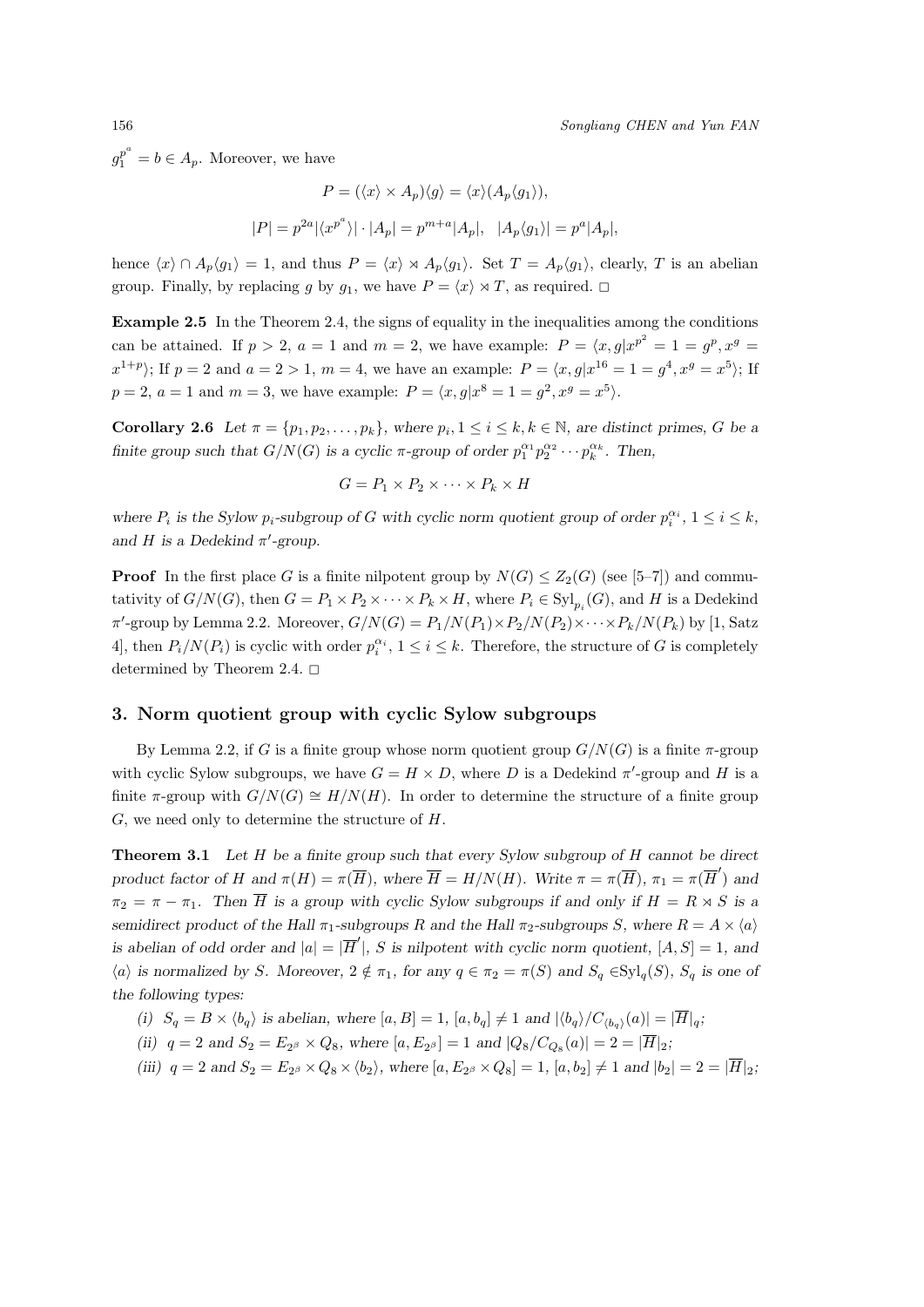*Finite groups whose norm quotient groups have cyclic sylow subgroups* 157

(iv)  $S_q = \langle b_q \rangle \rtimes T_q$  and  $q \leq |S_q/N(S_q)| \leq |\overline{H}|_q$ , where  $N(S_q) \geq S_q \cap N(H) = \langle b_q^{|H|_q}, T_q \rangle \leq$  $C_{S_q}(a)$ ,  $|S_q/N(S_q)| = q^{\alpha}$ ,  $|b_q| \ge \max(q^{2\alpha}, |\overline{H}|_q)$  if  $q > 2$  or  $q = 2$  and  $\alpha > 1$ , and  $|b_q| \ge$  $\max(8, |\overline{H}|_2)$  if  $q = 2$  and  $\alpha = 1$ ,  $T_q$  is abelian with  $\exp T_q \le |b_q|/q^{\alpha}$ , and  $S_q/C_{S_q}(a)$  is a cyclic *group with*  $q \leq |S_q/C_{S_q}(a)| \leq |H|_q$ .

**Proof** Suppose that  $\overline{H} = H/N(H)$  is a finite group with cyclic Sylow subgroups, by Hölder, Burnside, Zassenhaus Theorem in [13, Theorem 10.1.10], we have  $a, b \in H$  such that

$$
\overline{H}=\langle \overline{a}, \overline{b}|\overline{a}^m=1=\overline{b}^n, \overline{b}^{-1}\overline{a}\overline{b}=\overline{a}^r\rangle
$$

where  $r^n \equiv 1 \pmod{m}$ , *m* is odd,  $0 \leq r < m$ , and *m* and  $n(r-1)$  are coprime. Since *H* has no direct factor which is a Sylow subgroup, we know  $r \neq 0$  or 1, so  $|\overline{H}'| = m$  and  $|\overline{H}/\overline{H}'| = n$ , hence  $\pi_1$  and  $\pi_2$  are the sets of prime factors of *m*, *n*, respectively. Clearly,  $2 \notin \pi_1$  since *m* is odd.

Clearly, *H* is solvable, let *R*, *S* be the Hall  $\pi_1$ -subgroup and Hall  $\pi_2$ -subgroup of *H*, respectively, then

$$
\overline{R} = RN(H)/N(H) \cong \langle \overline{a} \rangle, \quad \overline{S} = SN(H)/N(H) \cong \langle \overline{b} \rangle
$$

are the Hall  $\pi_1$ -subgroup and Hall  $\pi_2$ -subgroup of  $\overline{H}$ , respectively. Noting that  $\langle \overline{a} \rangle \triangleleft \overline{H}$ , we have  $RN(H) \leq H$ . Furthermore *R* char  $RN(H)$  and so  $R \leq H$ . Therefore,

$$
R \cap N(H) \lhd H
$$
 and  $R/R \cap N(H) \cong RN(H)/N(H) \cong \langle \overline{a} \rangle$ .

 $C$ learly,  $R \cap N(H) \leq N(R)$ , then  $|R/N(R)| \leq m = |\overline{a}|$ .

Similarly, since  $S \cap N(H)$  is the normal Hall  $\pi_2$ -subgroup of  $N(H)$ , we have

$$
S \cap N(H) \text{ char } N(H) \leq H,
$$

hence

$$
S \cap N(H) \leq H \text{ and } S/S \cap N(H) \cong SN(H)/N(H) \cong \langle \overline{b} \rangle.
$$

Thus, by  $\pi_1 \cap \pi_2 = \emptyset$ , we have

$$
[S \cap N(H), R] = 1 = [S, R \cap N(H)].
$$
\n(3.1)

It follows that the order of the automorphism group of *R* induced by *S* is a divisor of  $|S/S \cap \mathbb{R}|$  $N(H) = n$ . Now,  $R/R \cap N(H) \cong \langle \overline{a} \rangle$  and  $R \cap N(H) \leq N(R)$ , then  $R/N(R)$  is a cyclic group, thus *R* is nilpotent. It follows that every Sylow subgroup *P* of *R* is normal in *H*, and  $P/P \cap N(H) \cong \overline{P}$ is a cyclic group of the order  $m_p$ , where *p* is an odd prime and  $p \in \pi_1$ , so  $P/N(P)$  is also a cyclic group. We conclude that *P* is abelian, hence *R* is abelian of odd order. Otherwise, we can assume that  $\overline{P} = \langle \overline{x} \rangle$ , i.e.,  $P/P \cap N(H) = \langle \overline{x} \rangle$  for some  $x \in P$ , then  $P/N(P) = \langle \overline{x} \rangle$ , so  $P = \langle x \rangle \rtimes T$ by Theorem 2.4, where *T* is an abelian *p*-group and  $T \leq N(P)$ . If  $\langle x \rangle \cap (P \cap N(H)) = 1$ , we have  $P = \langle x \rangle \times (P \cap N(H))$ , then *P* is abelian. If  $\langle x \rangle \cap (P \cap N(H)) \neq 1$ , we can show that P is also abelian. In fact, we may set  $|P/P \cap N(H)| = p^{\alpha}$  and  $P_k = \langle x^{p^{\alpha-k}}, P \cap N(H) \rangle$ ,  $k = 1, 2, ..., \alpha$ , then  $P_k/P \cap N(H) = \langle \overline{x}^{p^{\alpha-k}} \rangle$ . Clearly,  $\langle \overline{x}^{p^{\alpha-k}} \rangle$  char  $\langle \overline{x} \rangle$  char  $\langle \overline{H} \rangle$ , so  $P_k \lhd H$ . Now,  $P_1 = \langle x^{p^{\alpha-1}}, P \cap N(H) \rangle$ ,  $|x^{p^{\alpha}}| \ge p$  and  $x^{p^{\alpha}} \in P \cap N(H)$ . If  $P_1 \le N(P)$ ,  $P_1$  is abelian, then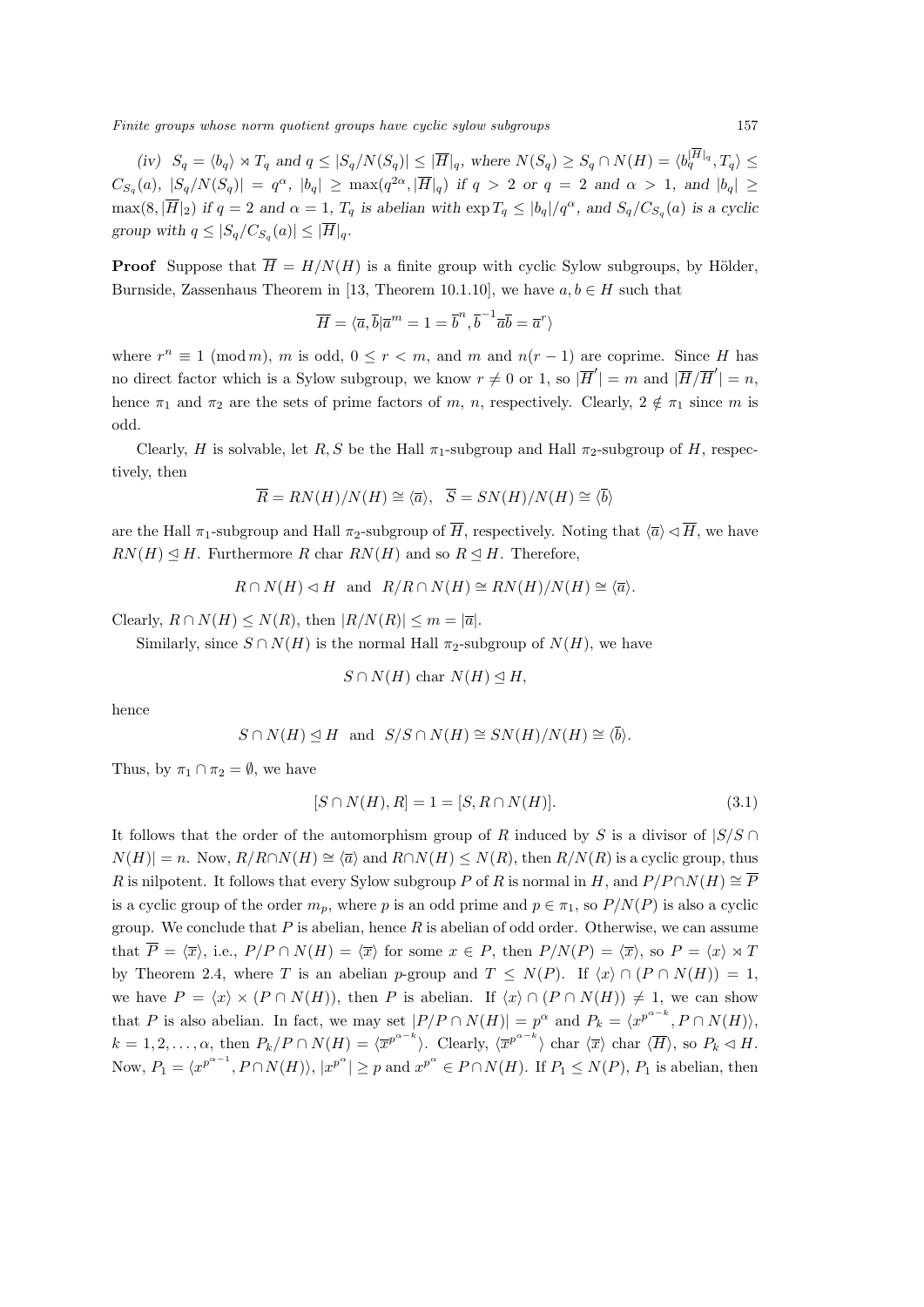$|h x^{p^{\alpha-1}}|$  ≥  $p^2$  for every element *h* in *P* ∩ *N*(*H*), hence *P* ∩ *N*(*H*) contains every element of order *p* in *P*<sub>1</sub>. If  $P_1 \nleq N(P)$ , we have  $N(P) = P \cap N(H)$  and  $P/N(P)$  is a cyclic group of order  $p^{\alpha}$ . By Theorem 2.4, we can assume that  $|x| = p^u \ge p^{2\alpha}$ ,  $\exp N(P) \le p^{u-\alpha}$ ,  $P = T\langle x \rangle$ ,  $T = \langle A_p, g \rangle$ ,  $A_p$  is an abelian p-group and  $[x, A_p] = 1$ ,  $[x, g] = x^{p^{u-\alpha}} \in Z(P)$ . Now,  $\forall h \in A_p$  and  $\forall t \in \mathbb{N}$ ,  $(hg^tx^{p^{\alpha-1}})^p = h^pg^{tp}x^{p^{\alpha}}[x^{p^{\alpha-1}}, g^t]^{\frac{p(p-1)}{2}} = h^pg^{tp}x^{p^{\alpha}} \neq 1$ , so  $P \cap N(H)$  contains every element of order *p* in *P*<sub>1</sub>. We have showed that  $\Omega(P_1) \leq P \cap N(H) \leq R \cap N(H)$ , but  $[\Omega(P_1), S] = 1$  by (3.1), hence  $P_1$  is centralized by *S* in [14, IV.5.12]. Clearly,  $P_1$  contains every element of the order  $p$  in *P*<sub>2</sub> as  $P_2/P_1$  is a cyclic group of order *p*, i.e.,  $\Omega(P_2) \leq P_1$ , but  $[P_1, S] = 1$ , hence  $P_2$  is centralized by *S* in [14, IV.5.12] again. We repeat the process above, and finally, we gain that  $P = P_\alpha$  is centralized by *S*. Consequently,  $\overline{P} \leq Z(\overline{H})$ . On the other hand, it is easy to show that  $\overline{H}' = \langle \overline{a} \rangle$ , then  $\overline{P} \leq \langle \overline{a} \rangle \cap Z(\overline{H}) = 1$  by Taunt Theorem [13, Theorem 10.1.7], a contradiction. In a word, *P* is abelian. Noting that the action of *S* on *R* is coprime, by [15, Theorem 8.4.2], we have that

$$
R = C_R(S) \times [R, S].
$$

Clearly,  $C_R(S) \ge R \cap N(H)$ , and  $[R, S] \cap N(H) \subseteq R \cap N(H) \subseteq C_R(S)$ , then  $[R, S] \cap N(H) \subseteq$  $C_R(S) \cap [R, S] = 1$ , thus  $[R, S] \cong [R, S]N(H)/N(H) = [\overline{R}, \overline{S}] = \langle \overline{a} \rangle$ . Recall that  $R/R \cap N(H) \cong$  $\langle \overline{a} \rangle$ *,* so we have  $C_R(S) = R ∩ N(H)$  is an abelian  $\pi_1$ -group and  $[R, S] \cong R/C_R(S)$  is a cyclic group of order  $|\langle \overline{a} \rangle|$ . Without loss of generality, we can assume that  $[R, S] = \langle a \rangle$ . We know that  $H = R \rtimes S$  by  $R \lhd H$ , hence

$$
H = A \times (\langle a \rangle \rtimes S) \tag{3.2}
$$

where  $A = C_R(S)$  is an abelian  $\pi_1$ -group,  $|a| = m$ , it is easy to check that *S* is nilpotent.

It remains only to investigate *S*. To achieve this, we consider the Sylow *q*-subgroup  $S_q$  of *S* for arbitrary prime *q* in  $\pi_2$ . Clearly,  $S_q$  is not normal in *H*.

Case 1.  $S_q = N(S_q)$ .

Subcase 1.1.  $S_q$  is abelian.

Let  $S_1 = S \cap N(H)$ . Then  $|S_q/(S_1 \cap S_q)| = n_q$ . Put  $b_q = b^{|b|/|b|_q}$ , the q-component of b, then  $b_q \in S_q$  and  $\overline{S_q} = \langle \overline{b_q} \rangle$ . Now,  $S_q/(S_1 \cap S_q) = \langle \overline{b_q} \rangle$  is a cyclic group of order  $n_q$ , then  $S_q/N(S_q)$ is a cyclic group by  $(S_1 \cap S_q) \subseteq N(S_q)$ , hence we can assume that  $b_q$  is an element of maximal order in  $S_q$  by  $S_q = \langle b_q, N(S_q) \rangle$  and Theorem 2.4. We show that there exists a subgroup *B* such that  $S_q = \langle b_q \rangle \times B$  and  $B \subset (S_1 \cap S_q)$ . In fact, there is a subgroup *B* which is maximal subject to  $B \cap \langle b_q \rangle = 1$  and  $B \subset (S_1 \cap S_q)$ . If  $S_q = \langle b_q \rangle B$ , then  $S_q = \langle b_q \rangle \times B$  and the proof is completed. Assume, therefore, that  $S_q \neq \langle b_q \rangle B$  and let *y* be an element of minimal order in  $S_q \setminus (\langle b_q \rangle B)$ . By choice of y we have  $y^q \in \langle b_q \rangle B$  and thus  $y^q = z b_q^l$  where  $z \in B$ . Since  $b_q$  has maximal order  $q^k$ , we have  $1=y^{q^k}=z^{q^{k-1}}b_q^{lq^{k-1}}$  and  $b_q^{lq^{k-1}}\in B\cap \langle b_q\rangle=1$ . Consequently,  $q^k$  divides  $q^{k-1}l$  and  $q$ divides l. Now write  $l = qj$ , so that  $(yb_q^{-j})^q = z \in B$ , while  $yb_q^{-j} \notin B$  since  $y \notin B\langle b_q \rangle$ . From the maximality of *B* we know that  $\langle y b_q^{-j}, B \rangle \cap \langle b_q \rangle \neq 1$ , which implies that there exist integers *u* and v and an element z' of B such that  $1 \neq b_q^u = (yb_q^{-j})^v z'$ . Hence  $y^v \in B\langle b_q \rangle$ . Suppose that  $q|v$ ,  $(yb_q^{-j})^q \in B$  implies that  $(yb_q^{-j})^v \in B$  and thus  $b_q^u = 1$ . Hence  $(q, v) = 1$ . However  $y^q \in B\langle b_q \rangle$ , so  $y \in B\langle b_q \rangle$ , a contradiction. Thus we have that  $S_q = \langle b_q \rangle \times B$  and  $B \leq S_1 \cap S_q$ , i.e.,  $[a, B] = 1$ .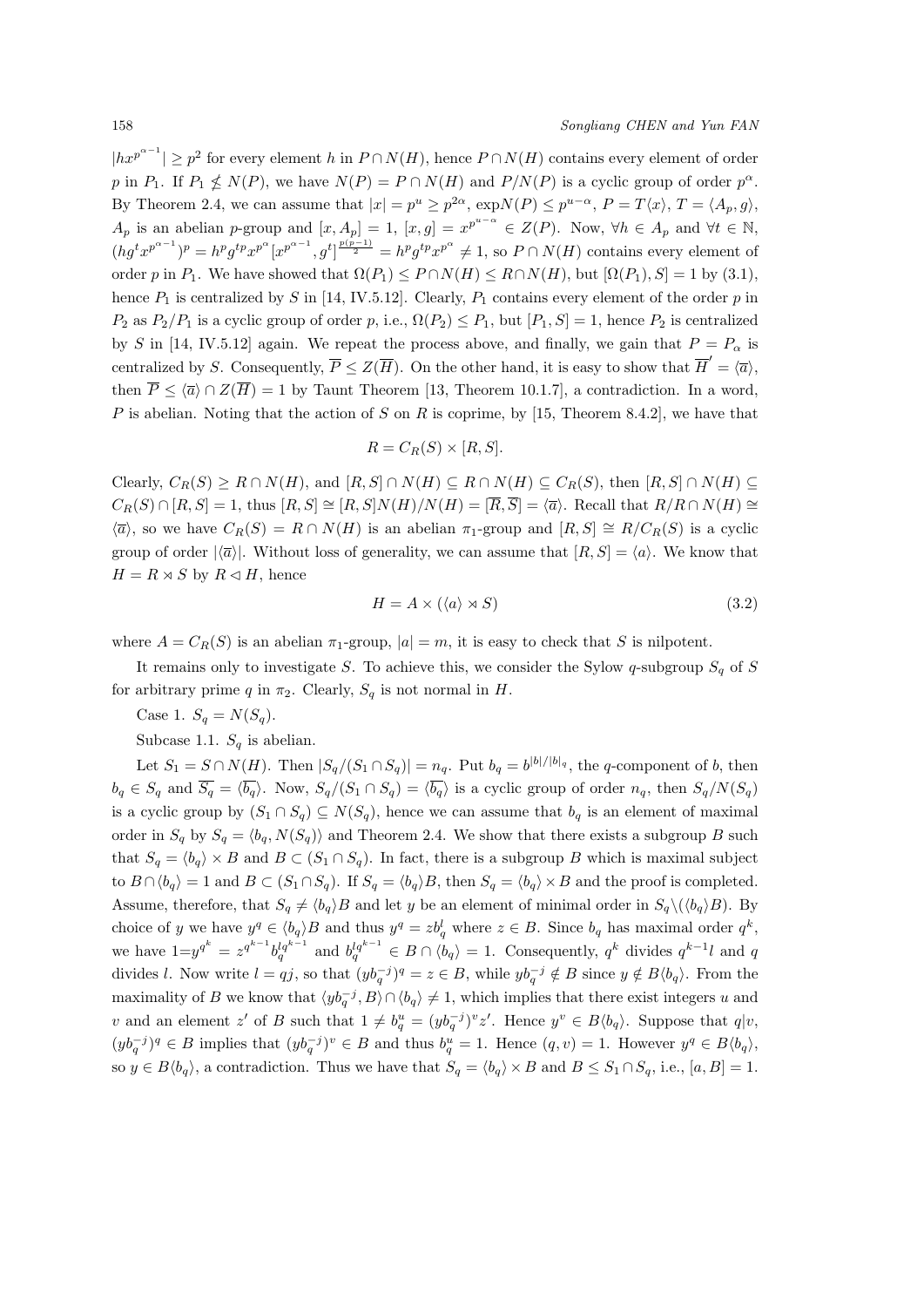*Finite groups whose norm quotient groups have cyclic sylow subgroups* 159

It follows that

$$
RS_q = C_R(S_q) \times (\langle a \rangle \rtimes (\langle b_q \rangle \times B)) = A \times B \times (\langle a \rangle \rtimes \langle b_q \rangle)
$$
\n(3.3)

where *A*, *B* are some abelian  $\pi_1$ -group and *q*-group, respectively, and it is not difficult to prove that  $b_q$  induces an automorphism with order  $n_q$  on  $\langle a \rangle$ , so  $[a, b_q] \neq 1$  and  $|\langle b_q \rangle / C_{\langle b_q \rangle}(a)| = |\overline{H}|_q$ . In a word,  $S_q$  satisfies condition (i).

Subcase 1.2.  $S_q$  is non-abelian.

Now,  $S_q$  is a non-abelian Dedekind group, hence  $q = 2$ , and  $S_2 = Q_8 \times E_{2^{\beta}}$  is the direct product of quaternion group  $Q_8$  and an elementary abelian 2-group  $E_{2^\beta}$ ,  $\beta \in \mathbb{N}$  (see [13, Theorem 5.3.7]).

 $(E_2 \circ \leq S_2 \cap N(H)).$ 

Since  $S_2/S_2 \cap N(H)$  is a cyclic 2-group, we have  $|S_2/S_2 \cap N(H)| = n_2$  is either 2 or 4. If  $n_2 = 2$ , then we have  $S_2 \cap N(H) = (Q_8 \times E_{2^{\beta}}) \cap N(H) = E_{2^{\beta}} \times (Q_8 \cap N(H)) = E_{2^{\beta}} \times (Q_8 \cap S_1)$ , hence  $|Q_8/Q_8 \cap S_1| = 2$ . Therefore

$$
RS_2 = A \times E_{2^{\beta}} \times (\langle a \rangle \rtimes Q_8) \tag{3.4}
$$

where *A* is some abelian  $\pi_1$ -group and  $Q_8/C_{Q_8}(a) \cong \langle \overline{b_2} \rangle$  is a group of order 2 where  $C_{Q_8}(a)$  =  $Q_8 \cap S_1$ . In a word,  $S_2$  satisfies condition (ii).

If  $n_2 = 4$ , then  $S_2/S_2 ∩ N(H) ≅ Q_8/Q_8 ∩ S_1$  is a cyclic group of order 4. But  $Q_8$  has no cyclic quotient group of order 4, a contradiction.

(b)  $E_{2^{\beta}} \nleq S_2 \cap N(H)$ .

Now, as  $S_2/S_2 \cap N(H)$  has to be a cyclic group of order 2,  $b_2 \in E_{2\beta}$  such that  $S_2 =$  $\langle b_2 \rangle (S_2 \cap N(H)), E_{2^{\beta}} = \langle b_2 \rangle \times (E_{2^{\beta}} \cap N(H)),$  where  $b_2$  acts on  $\langle a \rangle$  non-trivially,  $[a, b_2] \neq 1$  and  $|b_2| = 2$ . If  $Q_8 \leq S_2 ∩ N(H)$ , then

$$
RS_2 = A \times B_2 \times (\langle a \rangle \rtimes \langle b_2 \rangle) \tag{3.5}
$$

where  $B_2 = E_{2^{\beta}} \cap N(H) \times Q_8$  is a non-abelian Dedekind 2-group. In a word,  $S_2$  satisfies the condition (iii).

If  $Q_8 \nleq S_2 \cap N(H)$ , then  $|Q_8/Q_8 \cap N(H)| = 2$ , and thus there exists an element *x* of order 4 in  $Q_8$  such that  $[a, x] \neq 1$  and  $[a, x^2] = 1$ . Let  $y \in Q_8 \cap N(H)$  and  $|y| = 4$ . Then  $a^y = a$ . Put  $x^* = xb_2$ , then  $a^{x^*} = a$ . Write  $Q_8^* = \langle x^*, y \rangle$ . Clearly,  $Q_8^*$  is also a quaternion group, and  $Q_8 \times \langle b_2 \rangle = Q_8^* \times \langle b_2 \rangle$ , thus  $RS_2 = A \times B_2 \times (\langle a \rangle \times \langle b_2 \rangle)$ , where  $B_2 = E_{2^\beta} \cap N(H) \times Q_8^*$ . This is the same as (3.5).

Case 2.  $S_q > N(S_q)$ .

Now  $S_q/N(S_q)$  and  $S_q/(S_q \cap N(H))$  are cyclic q-groups. Since  $S_q/(S_q \cap N(H)) \cong \langle \overline{b_q} \rangle$ , we can assume that  $S_q = \langle b_q \rangle \rtimes T_q$  by Theorem 2.4, where  $T_q$  is an abelian *q*-group and  $T_q \le N(S_q)$ ,  $|S_q/N(S_q)| = q^{\alpha}, |S_q/(S_q \cap N(H))| = q^{\beta}$  and  $|b_q| = q^k$ , where  $\alpha \leq \beta \leq k$ ,  $\exp T_q \leq q^{k-\alpha}$ , and  $N(S_q) = \langle b_q^{q^{\alpha}}, T_q \rangle = \langle b_q^{q^{\alpha}} \rangle \times T_q$  is abelian. Clearly,  $|\langle b_q^{q^{\alpha}}, S_q \cap N(H) \rangle| = |N(S_q)|$ , then  $N(S_q) = \langle b_q^{q^{\alpha}}, S_q \cap N(H) \rangle$  by  $b_q^{q^{\alpha}} \in N(S_q)$  and  $S_q \cap N(H) \subset N(S_q)$ . Noting that  $b_q^{q^{\alpha}}$  is an element of maximal order in  $N(S_q) = \langle b_q^{q^{\alpha}} \rangle (S_q \cap N(H))$  by Theorem 2.4, we have a subgroup *B* in  $S_q \cap N(H)$  such that  $N(S_q) = \langle b_q^{q^{\alpha}} \rangle \times B$  by using the same proof in Subcase 1.1. Therefore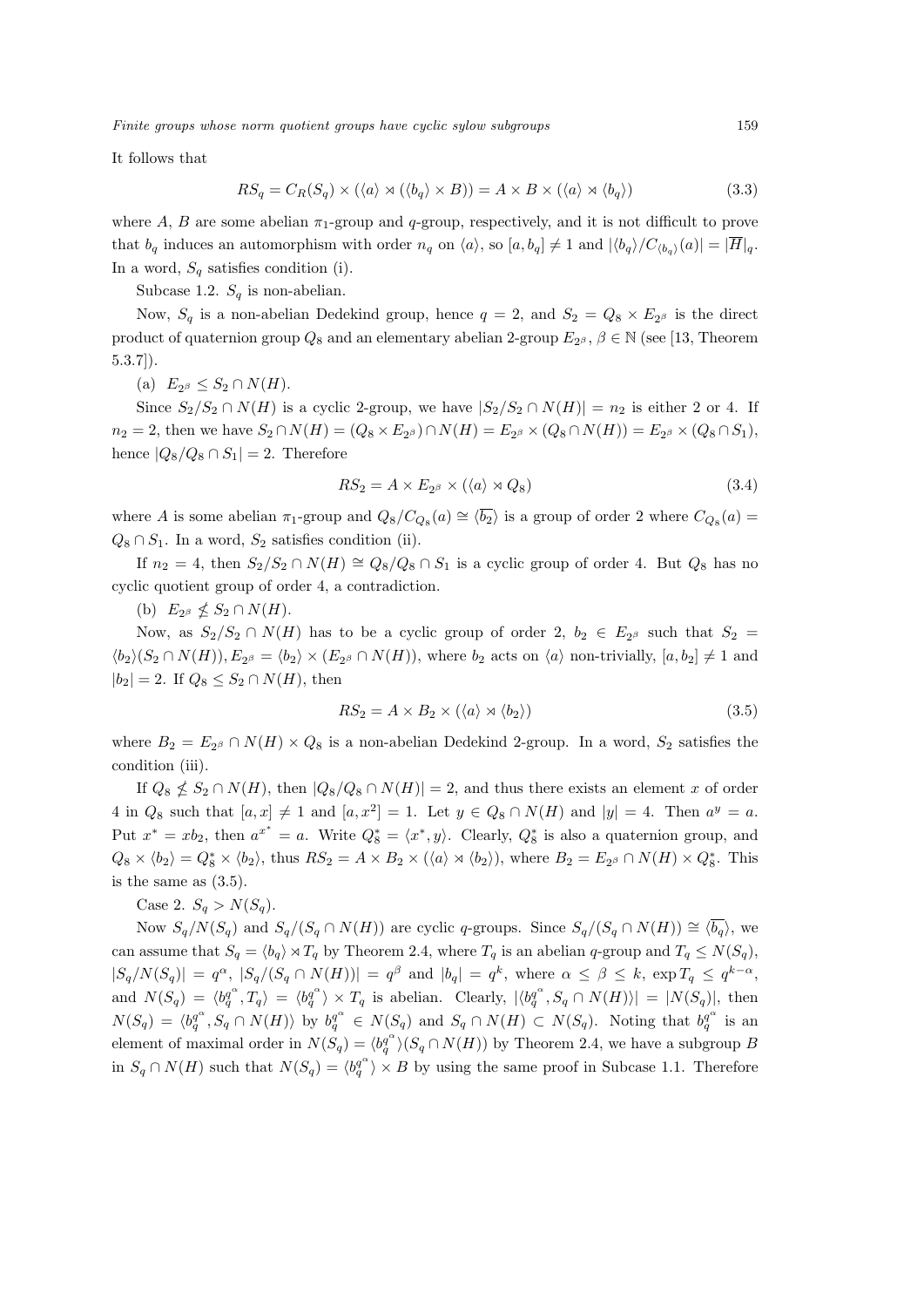$S_q \cap N(H) = \langle b_q^{q^{\beta}} \rangle \times B$ . Without loss of generality, we can replace  $T_q$  by *B*, then we have that  $\langle b_q^{q^\beta} \rangle \times T_q \leq C_{S_q}(a)$  by (3.1). Therefore,

$$
RS_q = A \times (\langle a \rangle \rtimes (\langle b_q \rangle \rtimes T_q)) \tag{3.6}
$$

where  $N(S_q) \geq S_q \cap N(H) = \langle b_q^{|H|_q}, T_q \rangle \leq C_{S_q}(a), |S_q/N(S_q)| = q^{\alpha}, |b_q| \geq \max(q^{2\alpha}, |\overline{H}|_q)$  if  $q > 2$  or  $q = 2$  and  $\alpha > 1$  and  $|b_q| \ge \max(8, |\overline{H}|_2)$  if  $q = 2$  and  $\alpha = 1$ ,  $T_q$  is abelian with  $\exp T_q \le$  $|b_q|/q^{\alpha}$  by Theorem 2.4, and  $S_q/C_{S_q}(a)$  is a cyclic group with  $q \leq |\langle b_q \rangle/C_{\langle b_q \rangle}(a)| \leq |\overline{H}|_q = n_q$ . In a word,  $S_q$  satisfies condition (iv).

Conversely assume that *H* has the given structure, then all Sylow subgroups of  $H/N(H)$  are cyclic.

In fact, it is easy to see that  $A \leq Z(H) \leq N(H)$  and  $a \notin N(H)$ , then  $\overline{H} = H/N(H) \cong \langle \overline{a} \rangle \rtimes \overline{S}$ . Hence every Sylow *p*-subgroup of  $\overline{H}$  is cyclic for any  $p \in \pi_1$ , and it remains only to prove that every Sylow *q*-subgroup of  $\overline{S}$  is cyclic for any  $q \in \pi_2$ . Since *S* is nilpotent, we have only to prove  $\overline{S_q}$  is cyclic for any  $q \in \pi_2$  and  $S_q \in Syl_q(S)$ .

If  $S_q$  satisfies condition (i),  $B \leq Z(H) \leq N(H)$  and  $b_q \notin N(H)$ , then  $\overline{S_q}$  is isomorphic to a factor group of  $S_q/B \cong \langle b_q \rangle$ , hence  $\overline{S_q}$  is cyclic.

If  $S_q$  satisfies condition (ii), then  $E_{2^\beta} \times C_{Q_8}(a)$  is centralized by every Sylow *p*-subgroup of *H* whenever  $p \neq q = 2$ . Now  $S_q$  is a Dedekind group, so  $E_{2\beta} \times C_{Q_8}(a) \leq N(H)$ , and  $\overline{S_q}$  ≅  $Q_8$ / $C_{Q_8}(a)$  is a cyclic group of order 2.

If  $S_q$  satisfies condition (iii), it is easy to see that  $E_{2^{\beta}} \times Q_8 \le N(H)$  similar to paragraph above, and  $b_2 \notin N(H)$ , so  $\overline{S_q} \cong \langle \overline{b_2} \rangle$  is a cyclic group of order 2.

If  $S_q$  satisfies condition (iv),  $T_q$  is centralized by every Sylow *p*-subgroup of *H* whenever  $p \neq q$  by the hypothesis, then  $T_q$  normalizes every subgroup of the prime power order in *H*, hence  $T_q \le N(H)$ . And  $b_q \notin N(H)$  clearly, thus  $\overline{S_q} \cong S_q/S_q \cap N(H)$  is a cyclic group.  $\Box$ 

**Remark 3.2** Let *H* be a group whose norm quotient group has cyclic Sylow subgroups and  $\pi(H) = \pi(H/N(H))$ . Then some Sylow subgroups of *H* may be its direct product factors. Now, set *M* to be the direct product of all Sylow subgroups of *H* which are direct product factors, then *M* is a normal nilpotent Hall subgroup of *H*. Clearly, there exists a Hall complement *K* of *M* in *H* such that  $H = K \times M$ , hence  $N(H) = N(K) \times N(M)$ , and *M* has a cyclic norm quotient with  $\pi(M) = \pi(M/N(M))$ , so the structure of M is determined by Corollary 2.6, where *K* is a group with  $\pi(K) = \pi(K/N(K))$  such that Sylow subgroups cannot be a direct product factor of  $K$  and  $K/N(K)$  is a group with cyclic Sylow subgroups, so  $K$  possesses the structure described by Theorem 3.1. In a word, the structure of *H* can be determined.

**Remark 3.3** Prominent among the groups whose norm quotient groups have cyclic Sylow subgroups are the groups whose norm quotient groups are of square-free order: such groups are therefore classified by Theorem 3.1, Corollary 2.6 and Lemma 2.2. Certainly, this is a generalization of Wang and Guo's result [11, Theorem 2.9].

**Acknowledgements** We thank the referees for their time and comments.